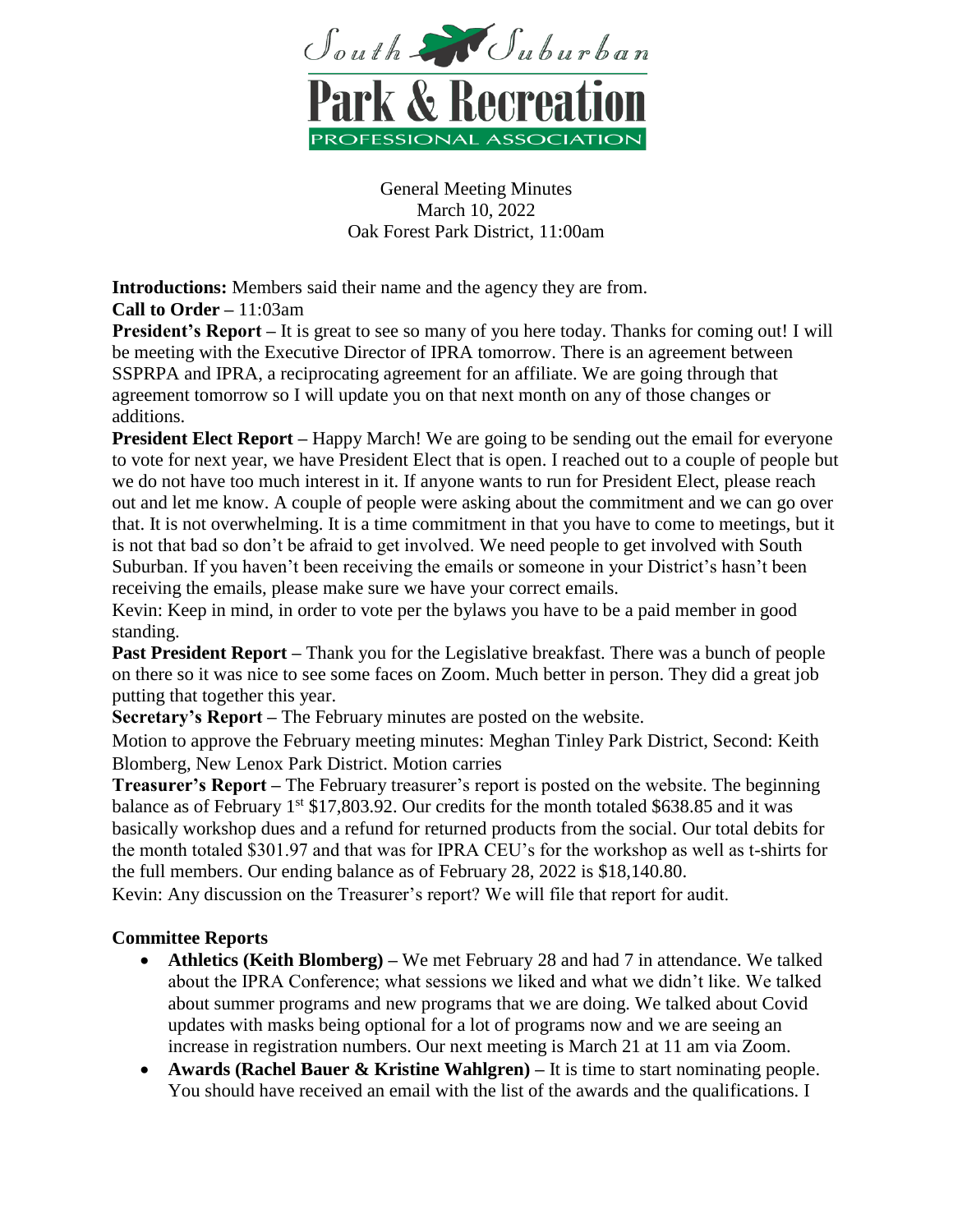

General Meeting Minutes March 10, 2022

Oak Forest Park District, 11:00am

was trying to be Green and did not print a lot of copies, but I did leave at least one at every table, so if you need an extra one, let me know. We are looking for Young Professional of the Year and Professional of the Year. Things have changed slightly, so please look at the criteria and make sure the person meets it. We will need two things; a narrative specifically explaining why the candidate meets the qualifications as well as a letter of reference and one of those has to be from a direct supervisor or Executive Director of your agency. You have until Friday, March 18. In case you didn't read about it, it comes with money. A \$500 educational scholarship for both awards, so the Young Professional is provided by the Wilson Family Public Servant Fund and SSPRPA is going to do the Professional of the Year. It is an educational reimbursement, so it is not a \$500 check, but it will help out you and you agency as well. Email me with the information by Friday, March 18.

- **Day Camp/Teens (Meghan Fenlon)** We met last month and we are going to meet again on March 17. Information went out today on whether it is going to be live or via Zoom, but if you are not getting the information, we are going to be touching on staffing, field trips, in-house visitors, if there is any restrictions in place, and anything anyone wants to bring up. As a side note of that committee we do Day Camp Workshop. Day Camp Workshop is a large training we do for your staff and it is going to be Friday, June 3 at the Tinley Park Park District. We are in the process of meeting if you would like to join that committee. Our next meeting is the  $15<sup>th</sup>$  at 2 pm at the Tinley Park Park District. Some information will go out shortly after that with some save the date details. If you are interested in sending staff and would like some more information, just let me know.
- **Diversity (Keith Wallace & Nikki Gotsch) –**We just have our presentation about SRA's today and we will continue our normal meetings after the next General meeting.
- **Early Childhood (Karen Cooper, Scott Gray, Kelly Matson)** We met on February 17. We talked about open houses and registration for the coming year. A lot of Park Districts are seeing an increase in enrollment. We talked about our end of year activities; most people are doing outdoor picnic and graduation combination. We talked about how everyone is going mask optional.
- **Facilities (Chris Finn & Rachel Bauer)** We met on February 23 and we talked about rentals; indoor and outdoor. Next meeting is March 23 at 1:30 pm via Zoom. The topic will be patron and staff behavior and rule enforcement. The Zoom links for the next two meetings are on the website. The next two meetings will be via Zoom, the last meeting will possibly be in person.
- **Legislative (Hollice Clark & Greg Lewis)** Our next meeting is on March 14. We had the virtual legislative breakfast, which we were 1 of 5 regional ones. There is normally 12. South Suburban and Tinley Park, thanks for hosting it. We had 12 legislators there and 7 spoke. Tuesday night down in Springfield we had our networking social there were about 30 people that attended. We had Senator Connor which is 43rd District and Senator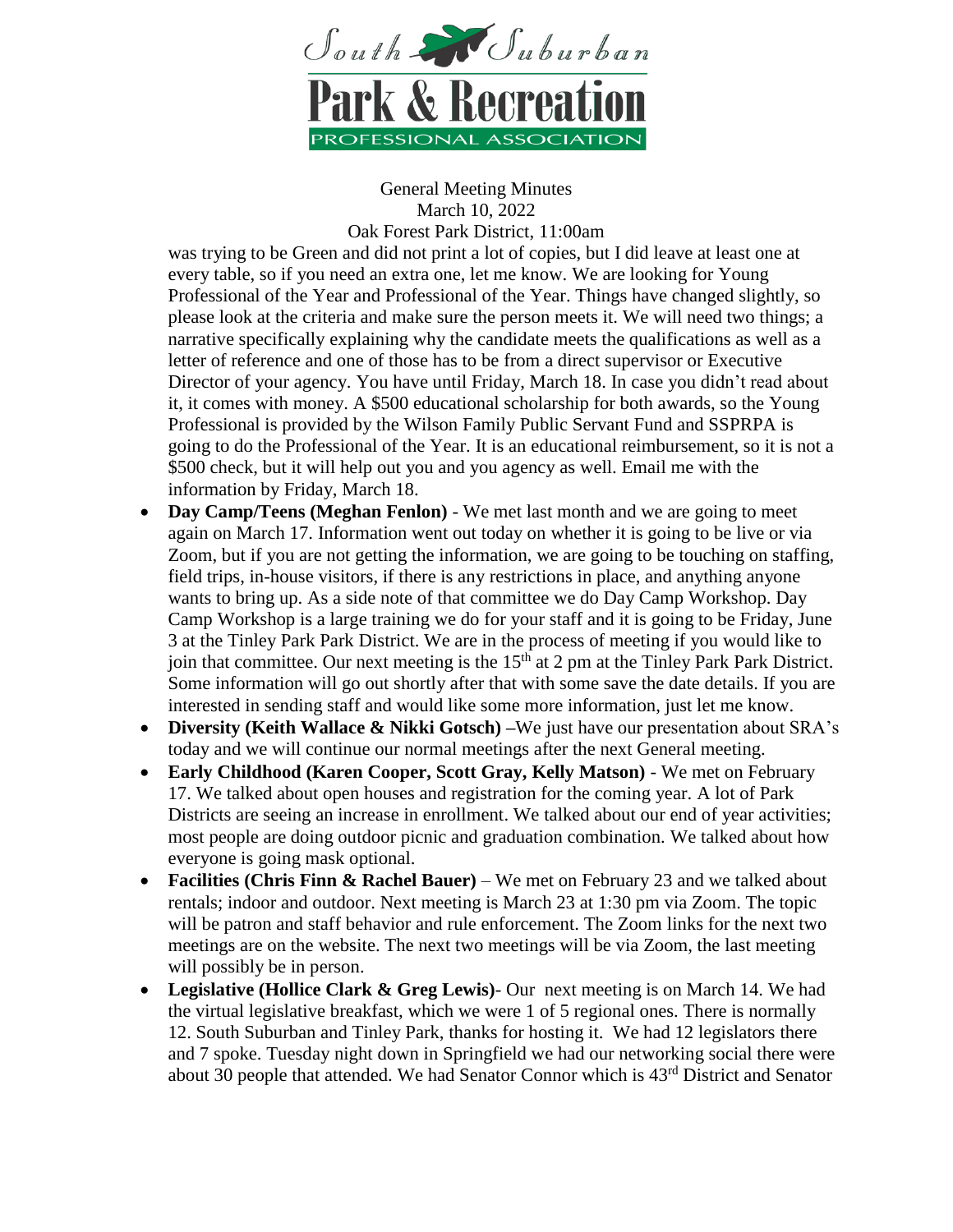

General Meeting Minutes March 10, 2022

Oak Forest Park District, 11:00am

Joyce is the  $40<sup>th</sup>$  District. I think what we are doing at the legislative level is actually very effective we just need to get back to in person**.**

**Greg Lewis –** gave a Legislative update. He distributed copies of and discussed Jason Anselment's (IAPD General Counsel) Power Point Presentation on Legislative Update on Hot Issues at the Capitol.

- **Membership/Publicity (Jason Braglia & Beth Nagel)** no report
- **Professional Development (Olga Viano & Beth Nagel)** Last week we had our second workshop with Bobbi Nance. It was a good presentation and we definitely going to continue to offer two workshops- a year for CEU's and extra educational opportunities. I have been working on securing locations for next year. Looking for a few more locations for next year. I try to change it up and get different agencies involved. Looking at different education session next year. I reached out to Roz and Jed. They were at conference, so reaching out to them about interactive staff training session. Also looking at a marketing panel. Cate from Oak Lawn had attended a good session at conference, so trying to piggy back off of that. If you have any ideas, please let me know.
- **School Age (Rebecca Perkaus)** We met on February 25 at 1 pm. We talked about cost effective ways we show gratitude towards our staff and retain staff. We also talked about structure of our before and after school programs, program evaluations and surveys, and spring break camps. Our next meeting is March 25 via Zoom. We are switching to in person in April and we will be going to Homewood Flossmoor.
- **Social (Erin Cortilet)** Absent/will be scheduling a meeting in a couple of weeks to firm up the details for the May social
- **Special Events (Eric Sloyan)** We met this past Tuesday and we went over our egg hunts and where we order our Easter eggs from and other spring events. Our next meeting will be April 12 via Zoom. We will be discussing the events coming up this summer. I am looking for a new co-chair so if anyone is interested let me know.
- **Sponsorship/Marketing (Amy Maher & Jason Braglia)** We met on February 15 and we discussed different technology to increase engagement to push out marketing out there. Our next meeting is March 15.
- **Student (Delaney Harty)** Absent/report submitted. They met February 15 following the virtual student meeting. They discussed the evaluation of the student meeting as well as alternative outreach methods of gaining more student members. Student scholarship deadline has been extended to March 31 in order to collect more applicants. All the information is on the website. Email Delaney with any questions. There will be no March meeting.